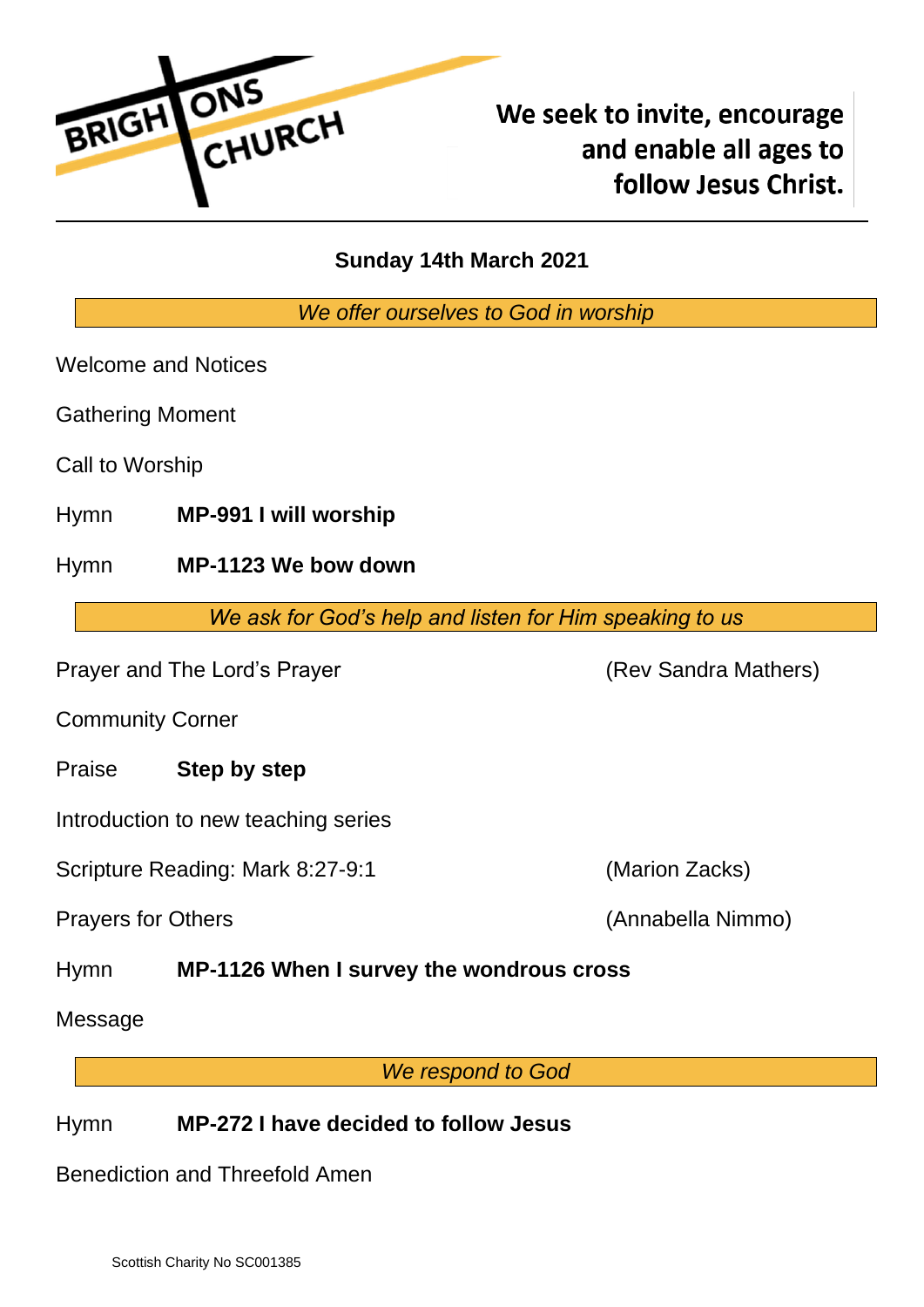## **Changes and Updates are highlighted in blue**

#### **Welcome to Worship:**

Church is not a building – it is the family of God's people and we are delighted that you are able to join us this morning.

#### **Keep in touch and informed**

As well as our new church website www.brightonschurch.org.uk we are on Facebook, Twitter, Instagram and YouTube. If you use these apps then why not follow us – here are the links: Facebook:<https://www.facebook.com/brightonsparishchurch> Twitter:<http://twitter.com/brightonschurch> Instagram:<https://www.instagram.com/brightonsparishchurch/> YouTube:<http://live.brightonschurch.org.uk/>

#### **Prayer for the Nation – 7th to 20th March**

Christians in every part of the UK have been joining together in prayer and we would like to encourage you to keep setting aside 7pm on a Sunday for prayer, no matter how long you give. As you start, place a lit candle in the window of your home as a visible symbol of the light of life, Jesus Christ. Prayer points from Up & Coming are available on the website prayer page.

#### **Being Community – we are still here for you**

**As we continue in lockdown**, if you are self-isolating and need help with shopping, prescriptions or a friendly phone call then contact the church office on **01324 713855**  and leave a message – we will get back to you.

## **Opening up the church for worship**

You will have heard the recent announcement from the Scottish Government that churches are able to be open for worship once again from Sunday 26th March. We hope to be able to reinstate the system that we had before Christmas such that you can book a place by calling and leaving a message on the church office phone (01324 713855) or emailing [info@brightonschurch.org.uk](mailto:info@brightonschurch.org.uk) . Final details of the numbers we can accommodate are being drawn up and we will confirm how we will operate the system as soon as possible.

#### **'Breathing in' online event**

This time of year is when we normally have our annual 'Breathing In' event. This year, despite finding ourselves in lockdown and unable to meet in person, we would like to make space for you to 'Breathe In' again. We are aware that many people are living very busy lives, and may be experiencing Zoom fatigue, so we have planned this